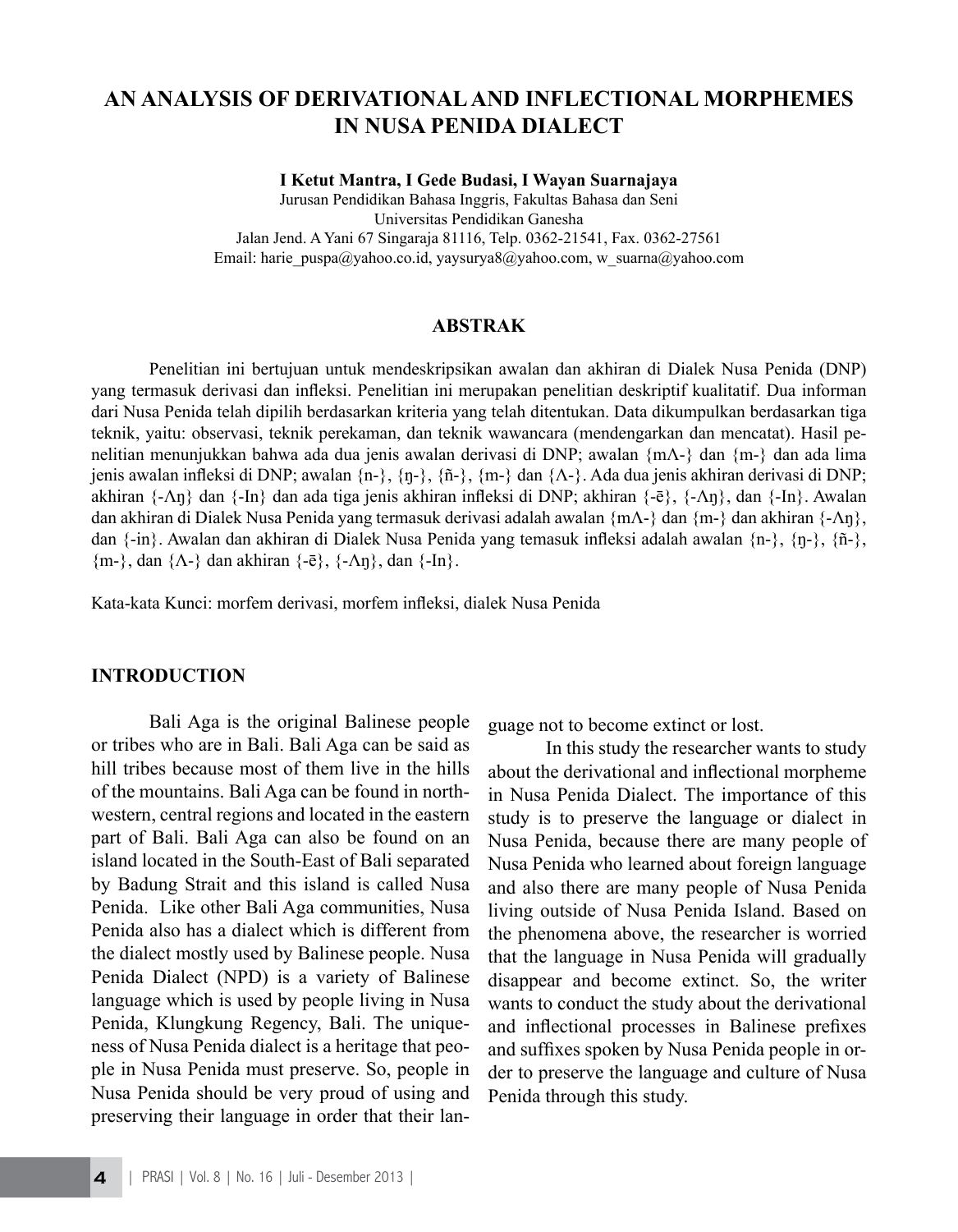### **THEORITICAL REVIEW**

Morpheme is the smallest part of a word that has grammatical function or meaning (Delahunty and Garvey, 2004). In English there are two main types of morphemes, those are free and bound morpheme (Emmitt and Pollock, 1997: 118). Free morphemes are individual elements that can stand alone within a sentence, such as, 'cat', 'tree', and 'hand'. Bound morphemes are meaning-bearing units of language, such as prefixes and suffixes, which are attached to free morphemes. They cannot stand alone and cannot exist on its own: it must be used in conjunction with another morpheme, such as bound and free morpheme, for example 's' in the word 'cats' is a bound morpheme.

Bauer (1988:245) states that Inflectional morpheme is a process of word formation in which the meaning and class of the word doesn't change. Derivation morpheme is a process of word formation which can change the class and meaning of a word.

According to Keraf, G, 1996 there are two kinds of assimilation, they are progressive and regressive assimilation. Progressive assimilation is a phoneme that undergoes the change is attached after phoneme that influences it. For example, the word [*sabar*] and [*pugar*] in Indonesia. When the word [*sabar*] is a attached to prefix {peN-} becomes [*penyabar*] and the word [*pugar*] is attached to prefix {meN-} becomes [*memugar*]. Regressive assimilation is a phoneme that undergoes the change is attached before phoneme that influences it. For example, when the word [possible] is attached to prefix  $\{in\}$ , it becomes [impossible]. The example of regressive assimilation in Indonesia occurs in word [*bela*]. When the word [bela] is attached to prefix {peN-}, it becomes [*pembela*].

#### **METHOD**

This study was a kind of linguistic study which is designed in descriptive qualitative re-

search. It aimed at describing derivational and inflectional prefixes and suffixes existing in Nusa Penida Dialect and also describing prefixes and suffixes in Nusa Penida Dialect especially in Klumpu village that belong to derivation and inflection. The objects of this research were the prefixes and suffixes in Nusa Penida Dialect that belong to derivation and inflection. In obtaining the data, the researcher was the main instrument. The researcher used two instruments, namely a tape recorder and two word lists (Swadesh word list and Nothofer word list).

Informant sample is the representative of the native speaker who was gave clear and accurate information related to the research. In this study, the researcher used two informants; they are main informants and secondary informants. In data collection, the researcher used three techniques, namely observation, recording technique, and interview (listening and noting) technique. Observation technique is a kind of technique which used to observe the language that is used in Nusa Penida. Recording technique is a technique which is used to record the language used spontaneously. Meanwhile, interview (listening and noting) technique is a technique in which the researcher listens to the spontaneous use of language thoroughly and while noting,

The design that was used to collect the data until the data are ready to be analyzed was Interactive Data Analysis Model (Miles and Huberman, 1984 in Putra, 2008: 41). There are four steps of activities that were systematically used. Those are:

a. Data Collection

 The first step is the researcher observed, noted, and recorded the informant sample conversa tion.

b. Data Reduction

 All the data would be transcribed by the re searcher and then the researcher categorized the derivational and inflectional prefixes and suffixes existing in NPD.

c. Data Display

Then, the researcher translated each word into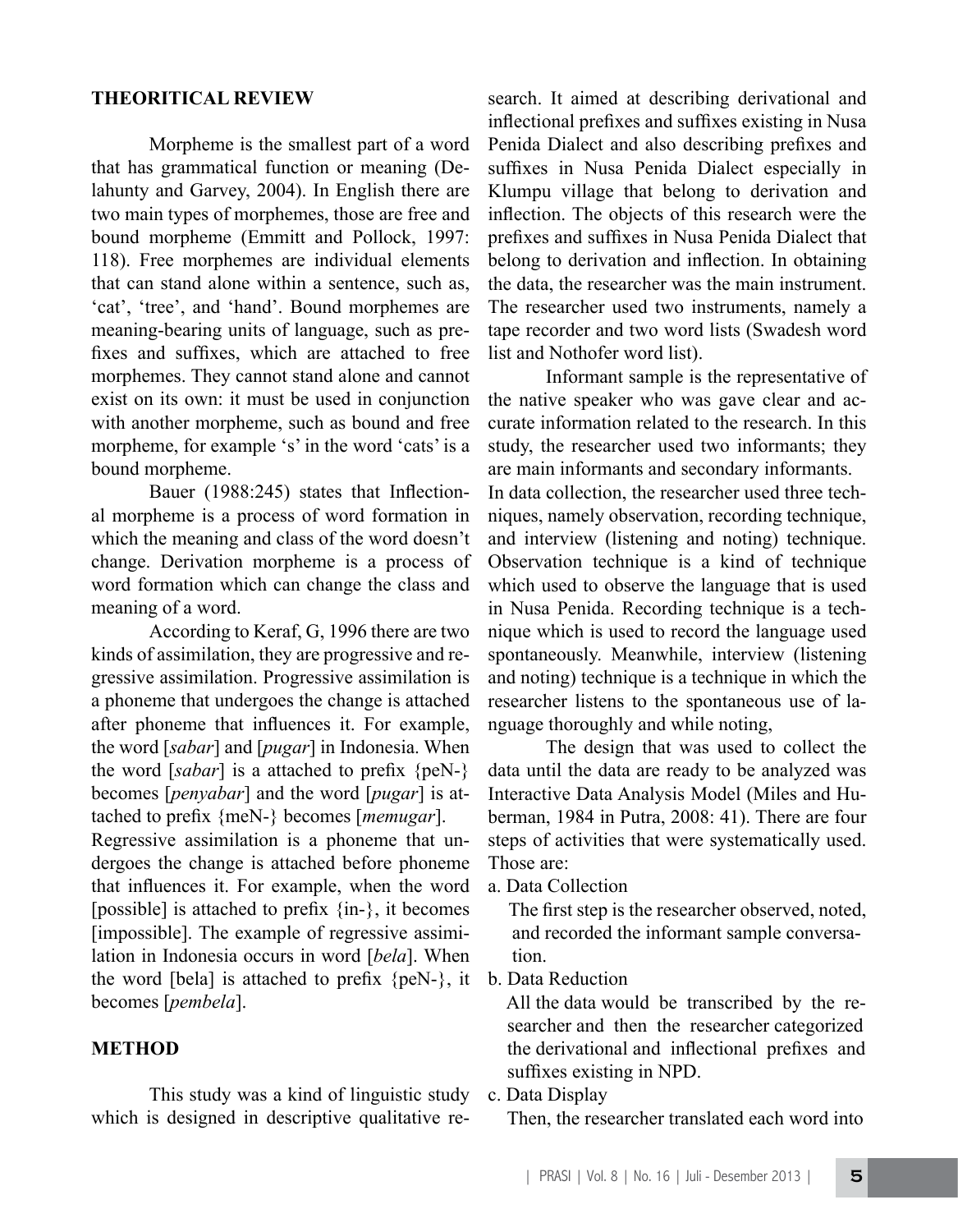English and made a complete sentence After that, the researcher identified the prefixes and suffixes in NPD that belong to derivational and inflectional based on data reducing.

d. Conclusion and Drawing Version

 Then, based on the data display, the researcher formulated the rule, whether it is derivational or inflectional processes which occurs in Nusa Penida Dialect.

## **FINDING AND DISCUSSION**

## **Derivational Prefixes**

## **a. Prefix {mΛ-}**

If the base form are preceded by consonants, they are directly attached to prefix {mΛ-} without changing the base of the word. For instance:

> $m\Lambda$ - + t $\Box$ b $\Lambda$ h (N)  $\rightarrow$  m $\Lambda$ t $\Box$ b $\Lambda$ h (V) 'breakfast' 'having breakfast'  $m\Lambda$ - + t $\Lambda$ l $\Box$ h (N)  $\rightarrow$  m $\Lambda$ t $\Lambda$ l $\Box$ h (V) 'egg' 'laying egg'

If the base forms which have initial vowel  $/Λ$ , /e/,  $/\Box$ / and attached to prefix {m $\Lambda$ -}, they undergo regressive assimilation. Regressive assimilation is a phoneme that undergoes the change is attached before phoneme that influences it (Keraf, G. 1996). For instances:

> $m\Lambda$ - + ək $\Box$ h (N)  $\rightarrow$  mək $\Box$ h (V) 'tail' 'has tail'  $m\Lambda$ - +  $\square$ b $\Lambda$ d (N)  $\rightarrow$  m $\square$ b $\Lambda$ d (V) 'madicine' 'get treat'

## **b. Prefix {m-}**

When the base which has initial consonants /b/ and /p/ is attached to prefix  ${m-}$ , it undergoes substitution process, because the position of phoneme undergoes the replacement or exchange with other phonemes. In this case, the consonants /b/ and /p/ are replaced by prefix {m- }. For instance:

> $m - + b \Box b \Box h \quad (N) \rightarrow m \Box b \Box h \quad (V)$ 'mush' 'making mush' m- + p $\Lambda$ ncIng (N)  $\rightarrow$  m $\Lambda$ ncIng (V)

'fishhook' 'fishing'

## **Inflectional Prefixes**

### **a. Prefix {n-}**

Prefix {n-} in NPD undergoes a substitution process when a base which has initial /t/ and  $\frac{d}{dx}$  is attached to prefix  $\{n-\}$ . In this case, the consonants /t/ and /d/ are deleted and replaced by prefix {n-}. For instance:

> $n - + \text{tsg} \Box 1(V) \rightarrow \text{mg} \Box 1(V)$ 'tie' 'to tie'  $n - +$  dIngəh (V)  $\rightarrow$  nIngəh (V) 'hear' 'to hear'

## **b. Prefix { ŋ-}**

When a base which has initial vowel /Λ /, /I/, / $\square$ /, / $\bar{e}$ /, / $\square$ / is attached to prefix {n-}, it is directly attached to the base without changing the base of the word. For instance:

| $\eta$ - + $\Lambda$ d $\Box$ k (V) $\rightarrow$ | $\eta \Lambda d \Box k$ (V) |
|---------------------------------------------------|-----------------------------|
| 'stir'                                            | 'to stir'                   |
| $\eta$ - + Isəp (V) $\rightarrow$                 | $nI$ səp $(V)$              |
| 'suck'                                            | 'sucking'                   |
| $\eta$ - + $\Box$ bət (V) $\rightarrow$           | $\eta$ Dbat (V)             |
| 'close'                                           | 'close'                     |
| $\eta$ - + $\bar{e}n\Box t$ (V) $\rightarrow$     | $\eta$ ēn $\Box$ t (V)      |
| 'see'                                             | 'to see'                    |
| $\eta$ - + $\Box$ c $\Box$ k (V) $\rightarrow$    | $\eta \Box c \Box k$ (V)    |
| 'shake'                                           | 'to shake'                  |

When a base which has initial consonants  $/k/$  is attached to prefix  $\{n-\}$ , it undergoes regressive assimilation process, because phoneme /k/ is influenced by consonant  $/\square$  and consonant  $/k$  is deleted. For instance:

$$
n_1 + k \Box t \land n g (V) \rightarrow n \Box t \land n g (V)
$$
  
'throw' to throw'  
the' to throw'  
"bite" to the"

## **c. Prefix {ñ-}**

When a base which has initial consonants /j/, /t $\Box$ /, and /s/ is attached to prefix {ñ-}, it forms a regressive assimilation process. In this case, the consonants /j/, /t $\Box$ /, /s/ are deleted. For instance: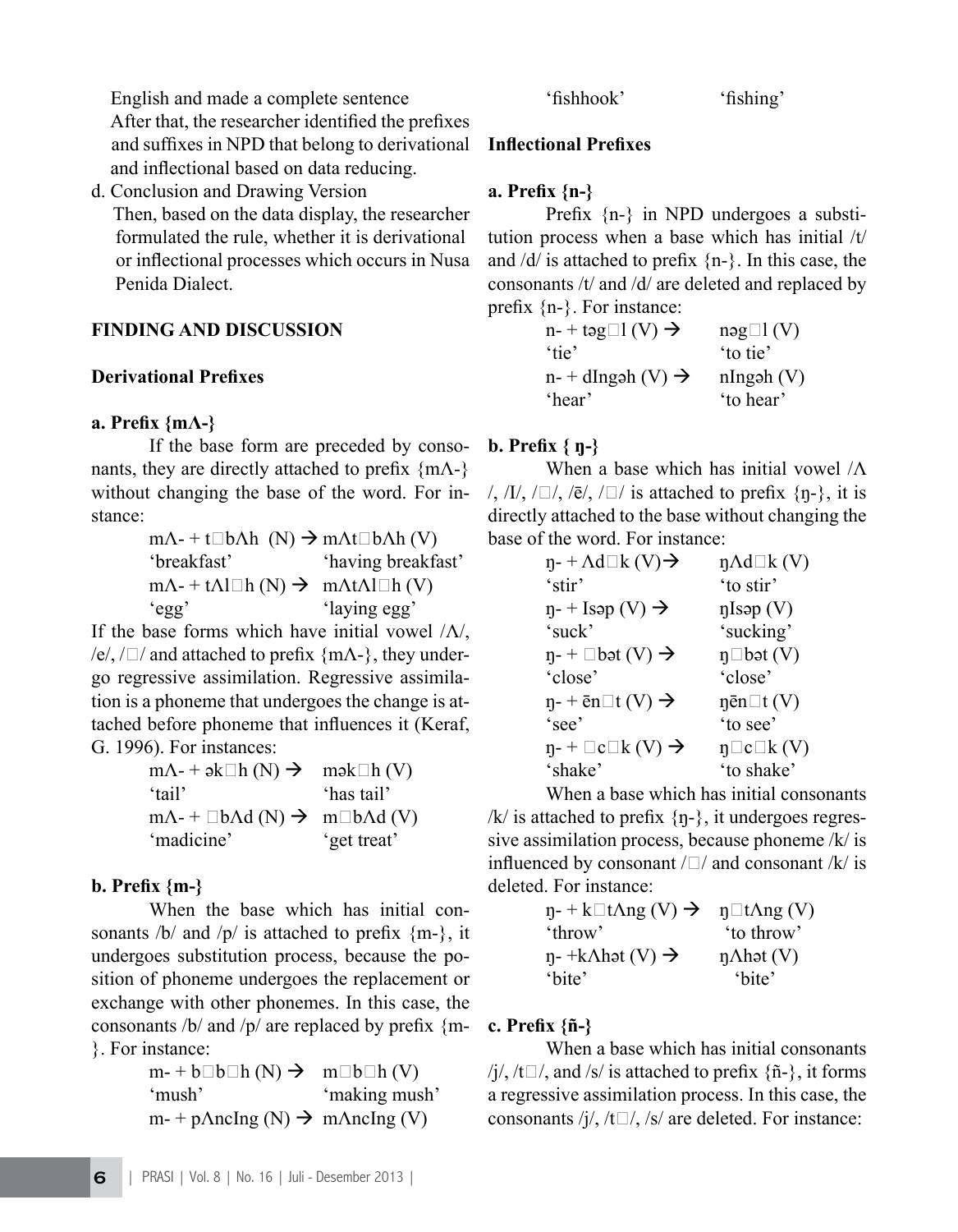| $ñ$ - +jəm $\Lambda k$ (V) $\rightarrow$ | $ñ$ əm $\Lambda$ k (V)                        |  |
|------------------------------------------|-----------------------------------------------|--|
| 'take'                                   | 'taking'                                      |  |
| $ñ$ - +t $\Box$ ərəng (V) $\rightarrow$  | $ñ$ ərəng $(V)$                               |  |
| 'see'                                    | 'to see'                                      |  |
| $\tilde{n}$ - + s $\Box$ g $\Box$ k (V)  | $\tilde{n} \Box g \Box k(V)$<br>$\rightarrow$ |  |
| 'push'                                   | 'pushing'                                     |  |

#### **d. Prefix {m-}**

When the base which has initial consonants /b/ and /p/ is attached to prefix  ${m-}$ , it undergoes substitution process. In this case, the consonants /b/ and /p/ are deleted. For instance:

| $m - + b \Box b \Box t$ (V) $\rightarrow$ | $m\square b\square t(V)$ |
|-------------------------------------------|--------------------------|
| 'pull out'                                | 'to pull out'            |
| $m$ - + p $\Lambda$ hId (V) $\rightarrow$ | $m\Lambda hId$ (V)       |
| 'drag'                                    | 'dragging'               |

## **e. Prefix {Λ-}**

When nominal base is attached to prefix  ${ $\Lambda$ -}, it has meaning numbering and it is directly$ added to prefix  ${**Λ-**}$ . For example:

| $\Lambda$ - + g $\Lambda$ mpIl (N) $\rightarrow$ $\Lambda$ g $\Lambda$ mpIl (N) |                                    |
|---------------------------------------------------------------------------------|------------------------------------|
| 'sack'                                                                          | 'one sack'                         |
| $\Lambda$ - + pIrIng (N) $\rightarrow$                                          | $\Lambda$ pIrIng (N)               |
| 'plate'                                                                         | 'one plate'                        |
| $\Lambda$ - + j $\Box$ mb $\Box$ ng (N) $\rightarrow$                           | $\Lambda$ j $\Box$ mb $\Box$ ng(N) |
| 'bowl'                                                                          | 'one bowl'                         |

## **Derivational Suffixes**

#### **a. Suffix {-Λŋ}**

When a base which has final vowel and consonant is attached to suffix  $\{-\Lambda \eta\}$ , it is directly attached and without changing the base of the word. For instance:

| s $\Lambda$ mp $\Lambda$ t (N) + - $\Lambda$ n $\rightarrow$ s $\Lambda$ mp $\Lambda$ t $\Lambda$ n (V) |                                 |
|---------------------------------------------------------------------------------------------------------|---------------------------------|
| 'broom'                                                                                                 | 'sweep'                         |
| $m\Lambda tI(Ad) + -\Lambda n \rightarrow$                                                              | $m\Lambda t I \Lambda \eta$ (V) |
| dead'                                                                                                   | 'switch off'                    |

## **b. Suffix {-In}**

If the base which has final vowel is attached to suffix  $\{-\ln\}$ , it forms allomorph  $\{-\ln\}$ . For example:

IsI  $(N)$  + -In  $\rightarrow$  IsInIn  $(V)$ 

'content' 'fill' kl $\Lambda$ mbI (N) + -In  $\rightarrow$  kl $\Lambda$ mbIn (V) 'cloth' 'wearing cloth'

The word which has final consonant is attached to suffix  $\{-\ln\}$ , it is directly attached to the base. For example:

> tImpΛl (N) + -In  $\rightarrow$  tImpΛlIn (V) 'friend' 'accompany'  $\Box$ b $\Lambda$ d (N) + -In  $\rightarrow$   $\Box$ b $\Lambda$ d (V) 'medicine' 'take medicine'

#### **Inflectional Suffixes**

#### **a. Suffix {-ē}**

When a base which has final consonants is attached to suffix  $\{-\bar{e}\}\$ , it is directly attached. In this case, the function of suffix  $\{-\bar{e}\}\$ is to change the active phrase into passive phrase. For example:

| t $\Delta b$ Ing (V)+ -ē $\rightarrow$ | t $\Lambda$ bIngē (V) |
|----------------------------------------|-----------------------|
| 'peek'                                 | 'peek'                |
| carang $(V) + -\bar{e} \rightarrow$    | carange $(V)$         |
| 'goggle'                               | goggle'               |

When a base which has final vowel is attached to suffix  $\{-\bar{e}\}\$ , it forms an allomorph  $\{\bar{n}\bar{e}\}\$ . For example:

| $b\bar{e}$ II (V) + - $\bar{e}$ | $b$ ēl $In$ ē $(V)$     |
|---------------------------------|-------------------------|
| $'$ buy'                        | 'bought'                |
| gIsI $(V)$ + - $\bar{e}$        | gIsIn $\bar{e}$ (V)     |
| 'held'                          | 'held'                  |
| $p1$ AlI (V) + - $\bar{e}$      | $p1$ AlIn $\bar{e}$ (V) |

When nominal base which has final vowel and consonant is attached to suffix  $\{-\bar{e}\}\$ , it has an allomorph [-tē] and it is directly attached to the base.

| jalēma $(N)$ + -ē $\rightarrow$             | jalēmatē (N)       |
|---------------------------------------------|--------------------|
| 'people'                                    | 'the people'       |
| təh $\text{Ing} (N) + -\bar{e} \rightarrow$ | təh $In$ gtē $(N)$ |
| 'snack'                                     | 'the snack'        |

#### **b. Suffix {-Λŋ}**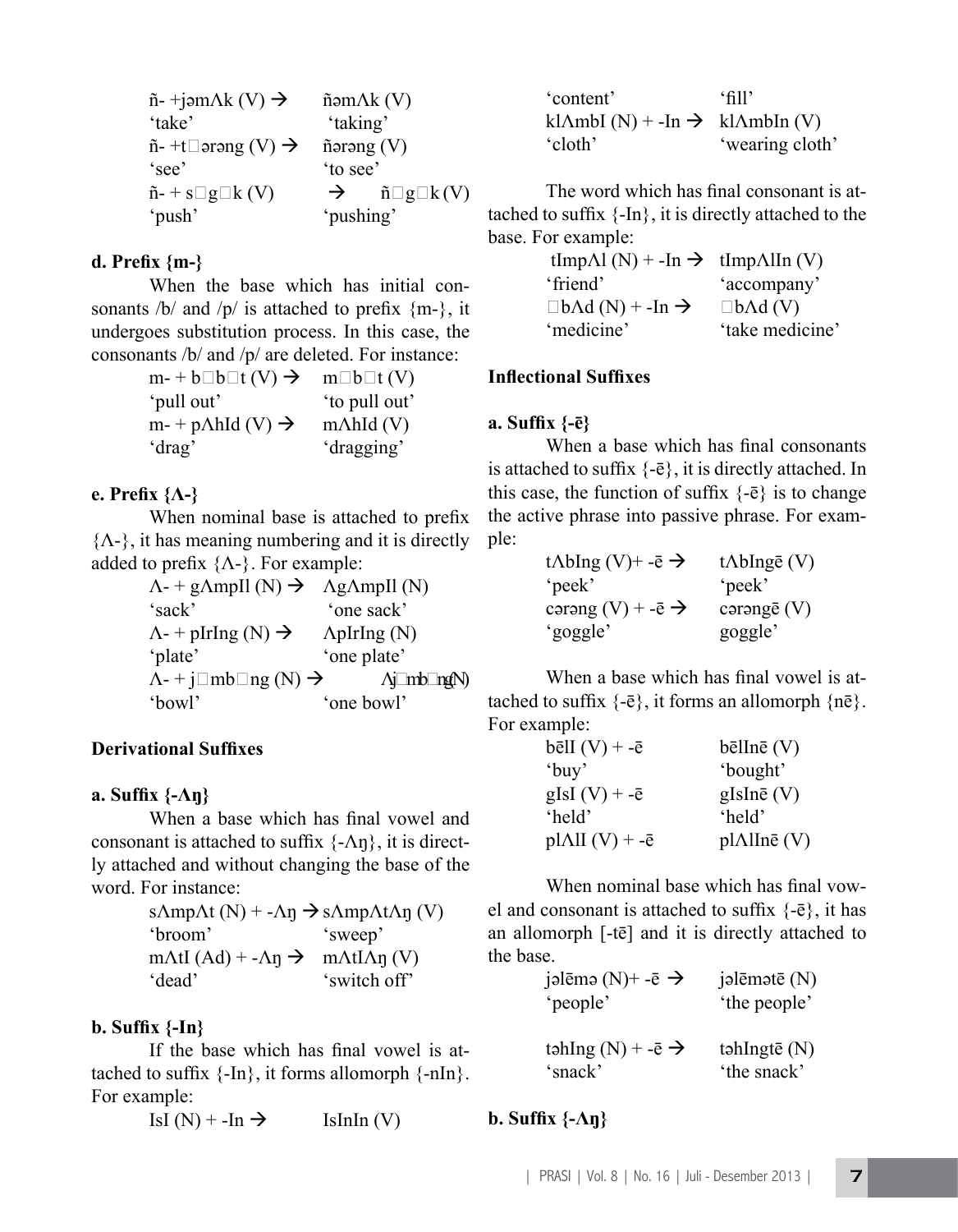When a base which has final consonant /h/ is attached to suffix  $\{-\Lambda \eta\}$ , it undergoes regressive assimilation process. For example:

| idIh $(V)$ + - $\Lambda$ n $\rightarrow$          | $idIy\Lambda\eta$ (V)          |
|---------------------------------------------------|--------------------------------|
| 'ask'                                             | 'to ask'                       |
| t $\Lambda$ gIh (V) + - $\Lambda$ n $\rightarrow$ | $t\Lambda gJy\Lambda \eta$ (V) |
| 'ask'                                             | to ask <sup>2</sup>            |

When a base which has final vowel and **b. Prefix {m-}**  consonant is attached to suffix  $\{-\Lambda \eta\}$ , it is directly attached and without changing the base of the word. For instance:

bəll  $(V)$  + - $\Lambda$ n  $\rightarrow$  bəll $\Lambda$ n  $(V)$ 'buy' 'to buy' tΛmb $\Box$ s (V) + -Λη  $\rightarrow$  tΛmb $\Box$ sΛη(V) 'burn' 'to burn'

## **c. Suffix {-In}**

The word which has final consonant is attached to suffix  $\{-In\}$ , it is directly attached to the base. For example:

| $n\Box t$ (V) + -In $\rightarrow$ |               | $n \Box$ tIn (V)    |
|-----------------------------------|---------------|---------------------|
| 'see'                             | 'to see'      |                     |
| $\Box$ bət (N) + -In              | $\rightarrow$ | $\square$ bətIn (V) |
| 'close'                           | to close      |                     |

## **Prefixes in NPD that Belong to Derivation**

## **a. Prefix {mΛ-}**

When a nominal base is attached to prefix {mΛ-}, it changes the class and the meaning of a word from noun to become verb. For instance:

- 1) a. *kole ngae tubah* (N) [I make breakfast] (literal translation(LT)) "I make breakfast"(intended meaning(IM))
	- b. *hanak le mΛtubah* (V) [child my mΛ+breakfast] (LT) "my son is having breakfast" (IM)
- 2) a. *raob* (N) *umahte sube huug* [roof the house already broken] (LT) "the roof of the house is already broken"(IM)
	- b. *umah le mΛraob* (V) [house my m $\Lambda$ +roof] (LT) "my house have roof" (IM)
- 3) a. *kole meli ubad* (N) *ditu*

 [I buy medicine there] (LT) "I buy medicine there" (IM)

 b. *Ide jape mubad* (V)? [you where mΛ+medicine] (LT) "Where did you get a treatment?" (IM) Prefix  ${m\Lambda-\}$  + Nominal base  $\rightarrow$  Verb The process: Derivation

When a nominal base is attached to prefix {m-}, it undergoes a derivational process. For instance:

4) a. *adin le nyaem bubuh* (N) [child my eat mush] (LT) "my brother eat mush" (IM) b. *kole mubuh* (V)  $[I \qquad m + \text{mush}](LT)$  "I am making mush" (IM) 5) a. *kole meli roko* (N)  $[I$  buy cigarette]  $(LT)$  "I buy cigarette" (IM) b. *ide mroko bin*(V) [you m+ cigarette again]  $(LT)$  "you smoke again" (IM) Prefix  ${m-}$  + Nominal base  $\rightarrow$  Verb The process: Derivation

## **Suffixes in NPD that Belong to Derivation**

## **a. Suffix {-Λŋ}**

When nominal base is attached to suffix  $\{\{-\Lambda\eta\}\}\$ , it undergoes derivational process. In this case, the function of suffix  $\{-\Lambda \eta\}$  is also to change the active sentence into imperative sentence. For instance:

- 6) a. *Tepuk de to Utah* (N)-te [look you vomit the] (LT) "can you look the vomit" (IM) b. *Amante utahΛŋ* (V) *de*
	- [food the vomit  $+\Delta \eta$  you] (LT) "The food was vomited by you" (IM)
- 7) a. *Meme le meli sampat* (N) [parent my buy broom] (LT) "My mother buys broom" (IM)
	- b. *SampatΛŋ* (V) *natahte, tut*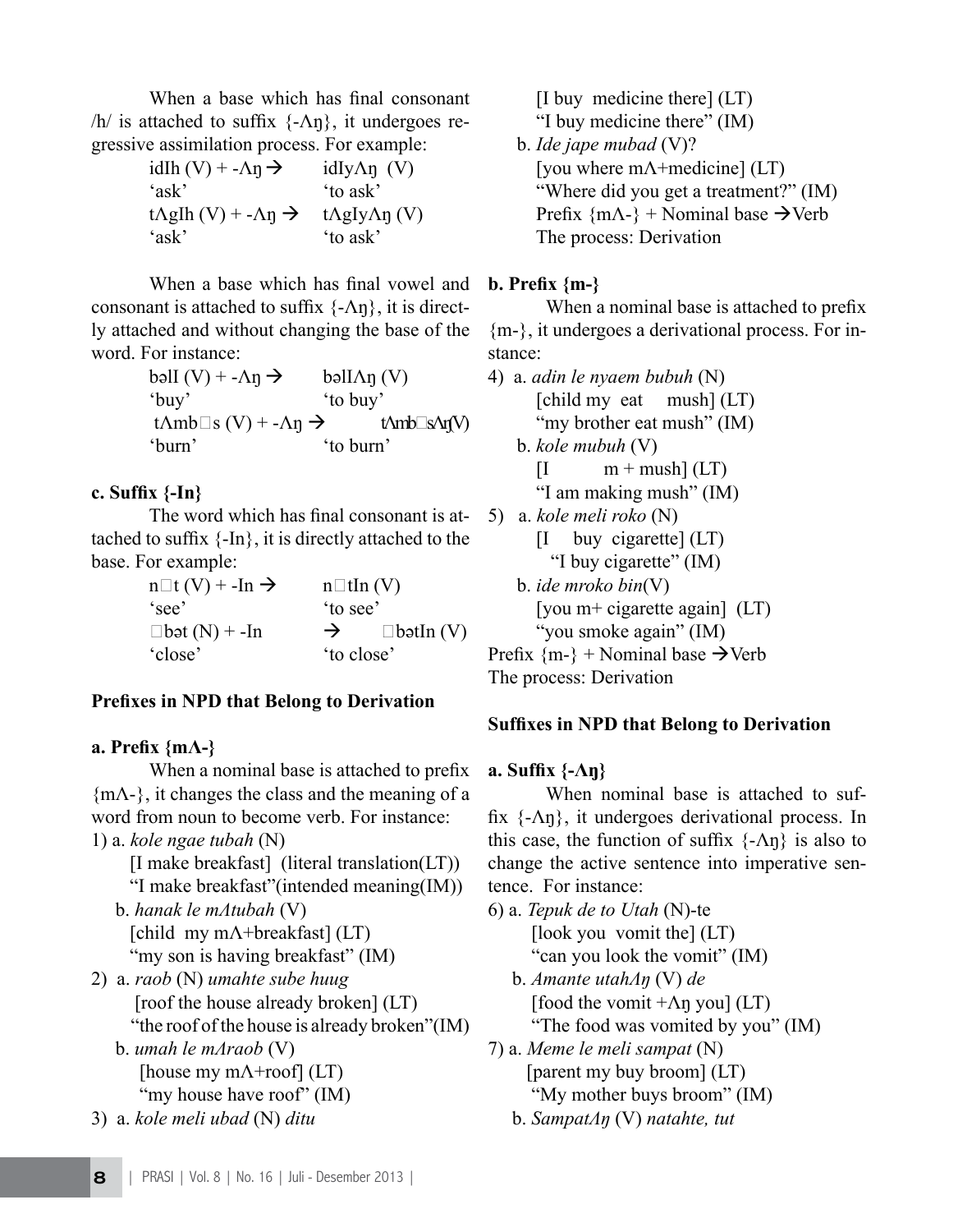[broom+ $\Lambda$ ŋ yard the, name a person](LT) "Please sweep the yard, tut" (IM) Nominal Base + suffix  $\{-\Lambda n\} \rightarrow$  Verb The process: Derivation

When an adjective base is attached to suffix {-Λŋ}, it undergoes a derivational process. For instance:

8) a. *rapi* (Ad) *sajan ide* [natty very you] (LT) "you look very natty (IM) b. *agarang rapiΛŋ* (V) *balete*

- [please natty+ $\Lambda$ η bath the] (LT) "please, cleared up your bath (IM)
- 9) a. *siapte mati* (Ad)

 [chicken the dead] (LT) "The chicken is dead (IM)

b. *matiΛŋ* (V) *TV-te*

[dead+ $\Lambda$ n television the] (LT)

"please switch off the television" (IM) Suffix  $\{\text{-}\Lambda\eta\}$  + Adjective base  $\rightarrow$  Verb

The process: Derivation

# **b. Suffix {-in}**

When a nominal base is attached to suffix  ${-In}$ , it is directly attached to suffix  ${-In}$ . In this case, the function of suffix  $\{-In\}$  is to change the active and interrogative sentences into imperative sentence. For instance:

10) a. *Baju* (N) *anyar le to* [ shirt new my that] (LT) "That is my new shirt" (IM) b. *BajunIn* (V) *hanak de*

 [shirt+In child your] (LT) "wearing the shirt to your son" (IM)

- 11) a. *Kole ngae tubah* (N) [I make breakfast] (LT) "I make a breakfast" (IM)
- b. *TubahIn* (V) *bande malu* (LT) [breakfast+In you first] (IM) "You can breakfast first" Nominal Base + suffix  $\{-In\} \rightarrow$ Verb

The process: Derivation

# **Prefixes in NPD that Belong to Inflection**

# **a. Prefix {n-}**

When the verbal base is attached to prefix {n-}, it undergoes an inflectional process because it does not have any change, whether the meaning and the class of the word. In this case, the function of prefix {n-} is to change the passive and imperative sentences into active sentence. For instance:

- 12) a. *Sampite tegul* (V) *le*  [cow the tie me] (LT) "the cow was tied (by) me" (IM) b. *kole negul* (V) *sampite*
	- $[I \text{ n+tie} \text{ cow the}] (LT)$ "I tie the cow" (IM)

13) a. *Lagute dingeh* (V) *le* [song the hear me] (LT) "The song was heard (by) me" (IM)

 b. Kole ningeh (V) lagute  $[I$  n+hear song the  $(LT)$ "I hear the song" (IM)

Prefix  $\{n-\}\$  + Verbal  $\rightarrow$  Verb

The process: Inflection

# **b. Prefix {ŋ-}**

When the verbal base is attached to prefix {ŋ-}, it undergoes inflectional process because it does not have any change, whether the meaning and the class of the word. In this case, the function of prefix  $\{n-\}\$ is to change the imperative sentence into active sentence. For instance: 14) a. *aduk* (V) *kopite de?*

 [stir coffee the, name a person] (LT) "stir the cup of coffee, De" (IM)

- b. *Ide ŋaduk*(V) *kopite?* [you  $\eta$ +stir coffee the] (LT) "do you stir the cup of coffee?" (IM)
- 15) a. *ubet*(V) *lawangante jep, Tut* [close door the, name a person] (LT) "close the door, please" (IM)

b. *nyen to ŋubet*(V) *pintu te, Yan?*

 $[I$  n+close door the $]$  (LT)

"who close the door, Yan? (IM)

Prefix  $\{n-\}\$  + Verbal  $\rightarrow$  Verb The process: Inflection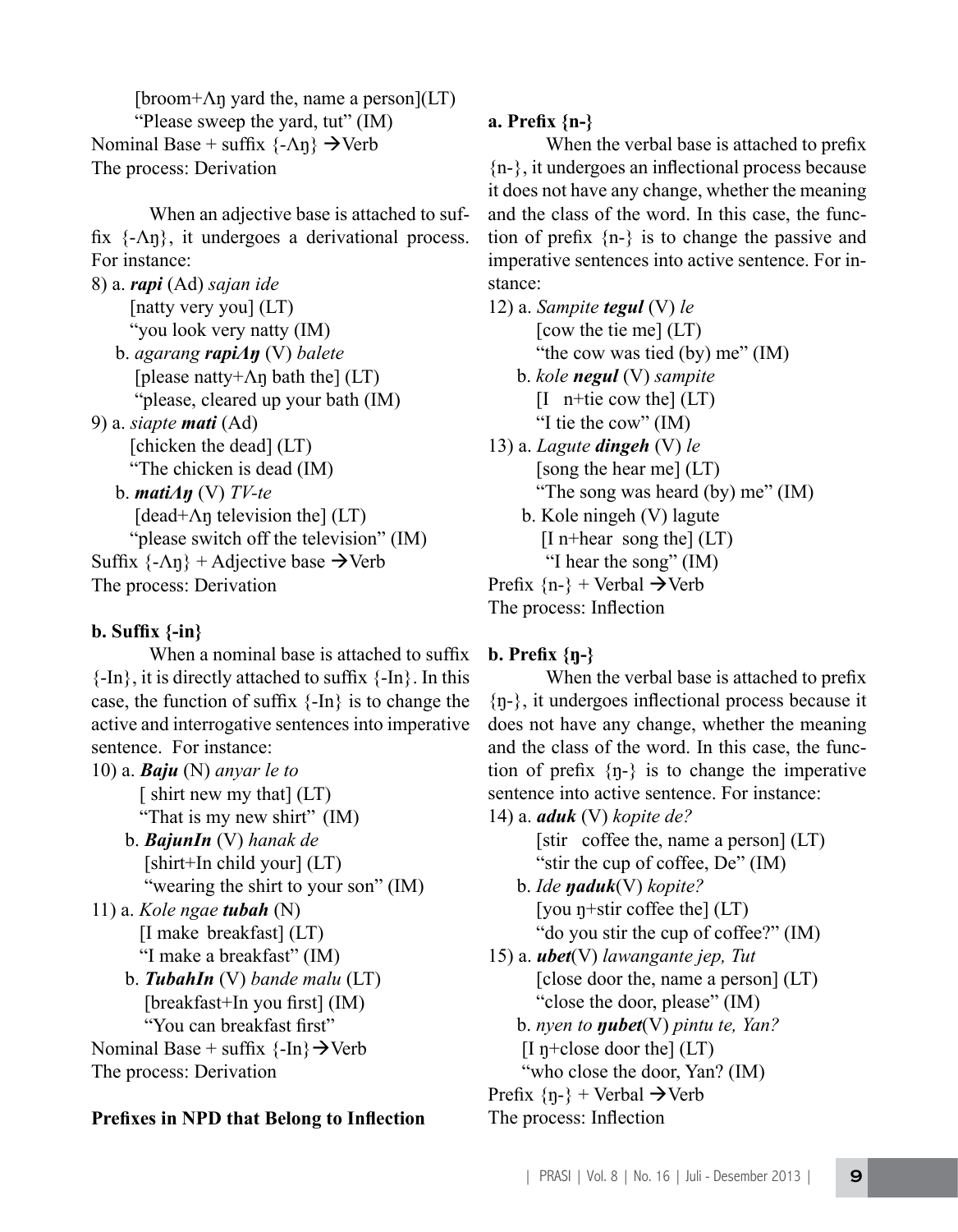## **c. Prefix {ñ-}**

When a verbal base is attached to prefix {ñ-}, it undergoes inflectional process, because it does not change the meaning of the word. In this case, the function of prefix  $\{\tilde{n} - \}$  is also to change the imperative sentence into active sentence. For instance:

- 16) a. *Jemak*(V) *bukute Gus!* [take book the, name a person] (LT) "Gus, please take the book" (IM) b. *I Agus ñemak*(V) *bukute* [name a person ñ+take book the] (LT) "I Agus takes the book" (IM) 17) a. *ajaran celek*(V) *ne*  $[$ try touch this $]$  $(LT)$ "please, try to touch this" (IM) b. *Ede ñelek*(V) *ne, nah!*
	- [not  $ñ$ +touch this, ok] (LT)

"don't touch this, ok!" (IM)

Prefix  $\{\tilde{n} - \}$  + Verbal  $\rightarrow$  Verb The process: Inflection

## **d. Prefix {m-}**

When a verbal base is attached to prefix {m-}, it undergoes an inflectional process because it does not change the class and the meaning of the word. In this case, the function of prefix  ${m-}$  is also to change the imperative sentence into active sentence. For instance:

18) a. *bubut* (V) *to padangte, Tu* [pull out that grass the, name a person] (LT) "please pull out the grass, Tu (IM)

 b. *nyak ide mubut* (V) *padangte?"* [want you m+pull out grass the] (LT) "do you want to pull out the grass?"(IM)

19) a. *pahid* (V) *to talite*

 [drag that string the] (LT) "drag the string" (IM)

- b. *nyen mahid* (V) *jaler le?* [who m+drag pants my] (LT) "who is dragging my pants? (IM)
- Prefix  ${m-}$  + Verbal  $\rightarrow$  Verb

The process: Inflection

## **e. Prefix {Λ-}**

When the nominal base is attached to prefix  ${A-\}$ , it undergoes inflectional process, because it does not change the class and meaning of the word. In this case, the adding of prefix  $\{\Lambda\}$ has meaning numbering become 'Λgampil' (one sack). For instance:

20) *Kole meli jagung Λgampil* (N) [I buy corn  $\Lambda$ +sack ] (LT) "I buy one sack of corn" (IM)

21) *Made sube megae Λmase* (N) [name a person already work Λ+year] (LT) "Made has already work one year" (IM)

22) *Iye nginem es Λlumur* (N) [he drink ice  $\Lambda$ +cup] (LT) "He drinks a cup of ice" (IM) Prefix  $\{\Lambda - \}$  + Nominal Base  $\rightarrow$  Noun

The process: Inflection

## **Suffixes in NPD that Belong to Inflection**

## **a. Suffix {-ē}**

When a verbal and nominal base are attached to suffix  $\{-\bar{e}\}\$ , it undergoes inflectional process, because it makes the class and meaning of the word does not change. In this case, the function of suffix  $\{-\bar{e}\}\$ is to change the imperative and active sentences into passive sentence. For instance:

- 23) *Kucite tegulē* (V) *ditu* [pig the tie+ $\bar{e}$  there] (LT) "The pig was tied there" (IM)
- 24) *Ide tabingē* (V) *ja I Nengah* [you goggle+ ē with I Nengah] (LT) "You were goggled by I Nengah" (IM)
- 25) *Bajute sube abanē* (V) [clothe the already bring+ $\bar{e}$ ] (LT) "the clothe was already brought" (IM
- 26) *Cangaktē* (V) *makeber*  $[$ strok+ē fly $]$  $(LT)$  "The stork flies' (IM
	-
- Nominal Base + suffix  $\{-\bar{e}\}$  Noun
- Verbal Base + suffix  $\{-\bar{e}\}\rightarrow$  Verb

The process: Inflection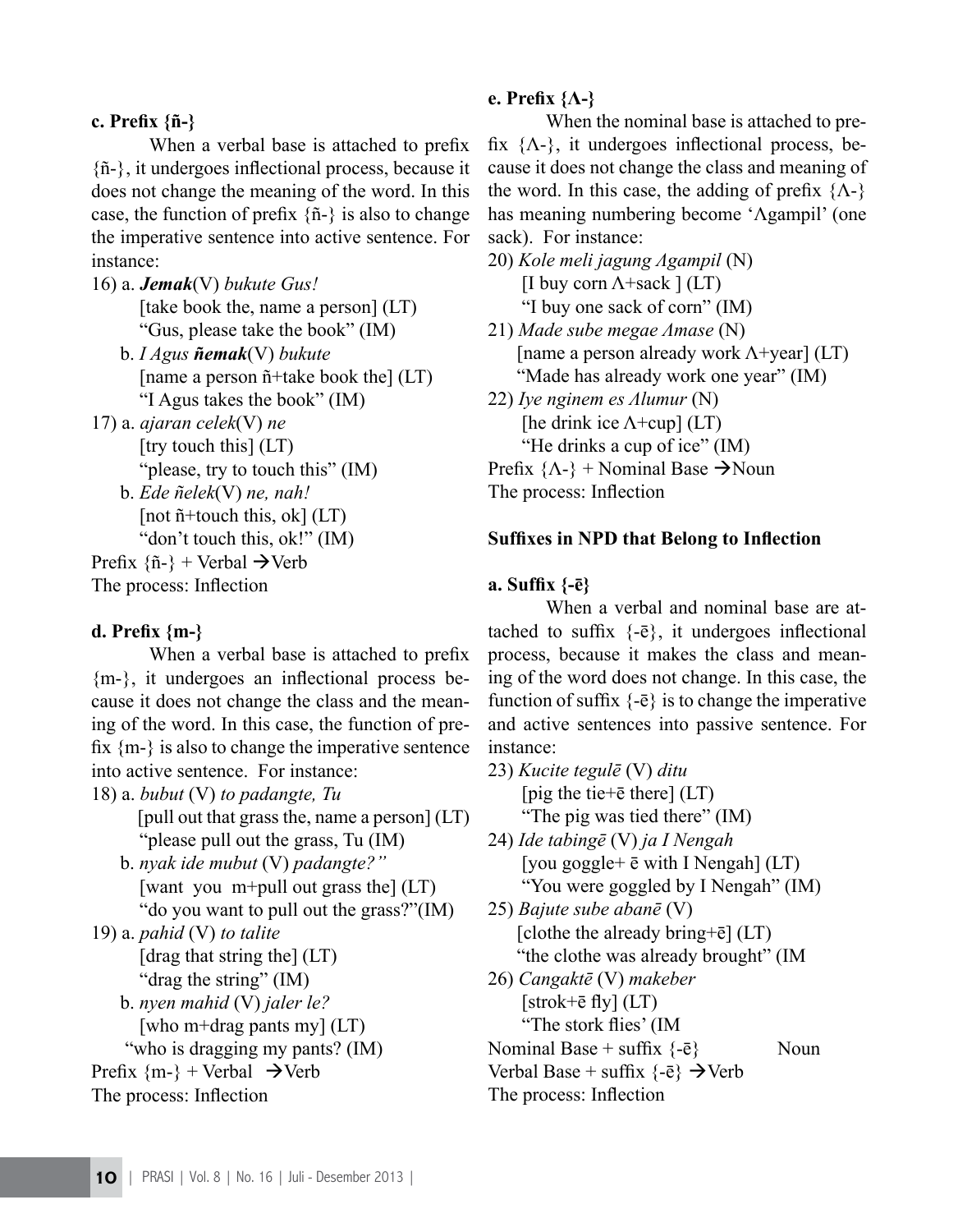#### **b. Suffix {-Λŋ}**

When a base which has final vowel and consonant is attached to suffix  $\{-\Lambda n\}$ , it is directly attached to the base and does not have any change in meaning. In this case, suffix  $\{-\Lambda \eta\}$  belongs to inflection, because it does not change the class and the meaning of the word. For example: 27) *kabiengΛŋ* (V) *to kemu*

 $[$ trow+ $\Lambda$ n that there] (LT)

"Throw it there" (IM)

28) *jape kole siliyΛŋ* (V) *de jani?* [where I borrow+Λŋ you now] (LT) "where do you borrow it for me?" (IM)

29) *beliΛŋ* (V) *kole jajete nah*

[buy+ $\Lambda$ ŋ I snack the ok] (LT)

"buy a snack for me, please (IM)

Verbal Base + suffix  $\{\text{-}\Lambda\eta\} \rightarrow \text{Verb}$ 

The process: Inflection

#### **c. Suffix {-In}**

When a verbal base is attached to suffix {-In}, it undergoes inflectional process, because it does not change the class and meaning of the word. For instance:

30) *Notin* (V) *to dahete* [see+In that girl the] (LT) "See that girl" (IM) 31) *Agarin tuhutIn* (V) *kole* [try imitate+In me] (LT) "Please, try to imitate me" (IM)

32) *Agarin balinIn* (V) *to Ledok-ledokte* [try taste+In name of a food] (LT) "Please, try to taste the Ledok-ledok" (IM)

Verbal Base + suffix  $\{-In\} \rightarrow$ Verb

The process: Inflection

#### **CONCLUSION**

Based on the objective of this study and finding and discussion stated previously, the study can be concluded that:

a. There are two kinds of derivational prefixes:  ${m\Lambda}$  and  ${m-}$  and there are five kinds of inflectional prefixes:  $\{n-\}$ ,  $\{n-\}$ ,  $\{\tilde{n}-\}$ ,  $\{m-\}$ and  $\{\Lambda\}$  and there are two kinds of derivation-

al suffixes:  $\{-\Lambda \eta\}$  and  $\{-\Lambda \eta\}$  and there are three kinds inflectional suffixes:  $\{-\bar{e}\}, \{-\Lambda \eta\},$  and  $\{-\Lambda \eta\}$ found in Nusa Penida Dialect.

b. There are two kinds of prefixes in NPD which belongs to derivation, they are: prefix {mΛ-} undergoes a derivational process when the nominal base is attached to prefix  ${m\Lambda-\}$ ; and prefix {m-} undergoes a derivational process when a nominal base is attached to prefix  ${m-}$ . There are two kinds of suffixes in NPD which undergo derivational process, they are: suffix  $\{-\Lambda n\}$ undergoes a derivational process when the nominal bases and adjective base is attached to suffix  ${-\Lambda n}$ ; and suffix  ${-\Lambda n}$  undergoes a derivational process when the nominal base is attached to suffix  $\{-In\}$ .

c. There are five kinds of prefixes in NPD which belong to inflection, they are: prefix  $\{n-\}$ undergoes an inflectional process when the verbal base is attached to prefix  $\{n-\}$ ; prefix  $\{n-\}$  undergoes an inflectional process when the verbal base is attached to prefix  $\{n-\}$ ; prefix  $\{\tilde{n}-\}$  having inflectional process when the verbal base is attached to prefix  $\{\tilde{n} - \}$ ; prefix  $\{m - \}$  undergoes an inflectional process when a verbal base is attached to prefix  ${m-}$ ; and prefix  ${Λ-}$  undergoes an inflectional process when the nominal base is attached to prefix  ${A-\}$ . There are three kinds of suffixes in NPD having inflectional process, they are: suffix  $\{-\bar{e}\}$  undergoes an inflectional process when nominal and verbal base is attached to suffix  $\{-\bar{e}\}$ ; suffix  $\{-\Lambda\eta\}$  undergoes an inflectional process when the verbal base is attached to suffix  ${-\Lambda \eta}$ ; and suffix  ${-\Lambda \eta}$  undergoes an inflectional process when the verbal base is attached to suffix  $\{-In\}.$ 

#### **REFERENCES**

Bauer, L. 1988. *Introducing Linguistic Morphology.* Edinburgh University Press.

Budasi, I G. 2007. *Kekerabatan Bahasa-bahasa di Sumba (Suatu Kajian Linguistik Hipotesis Komperatif)*  (Disertasi). Yogyakarta: Fakultas Pascasarjana Universitas Gajah Mada.